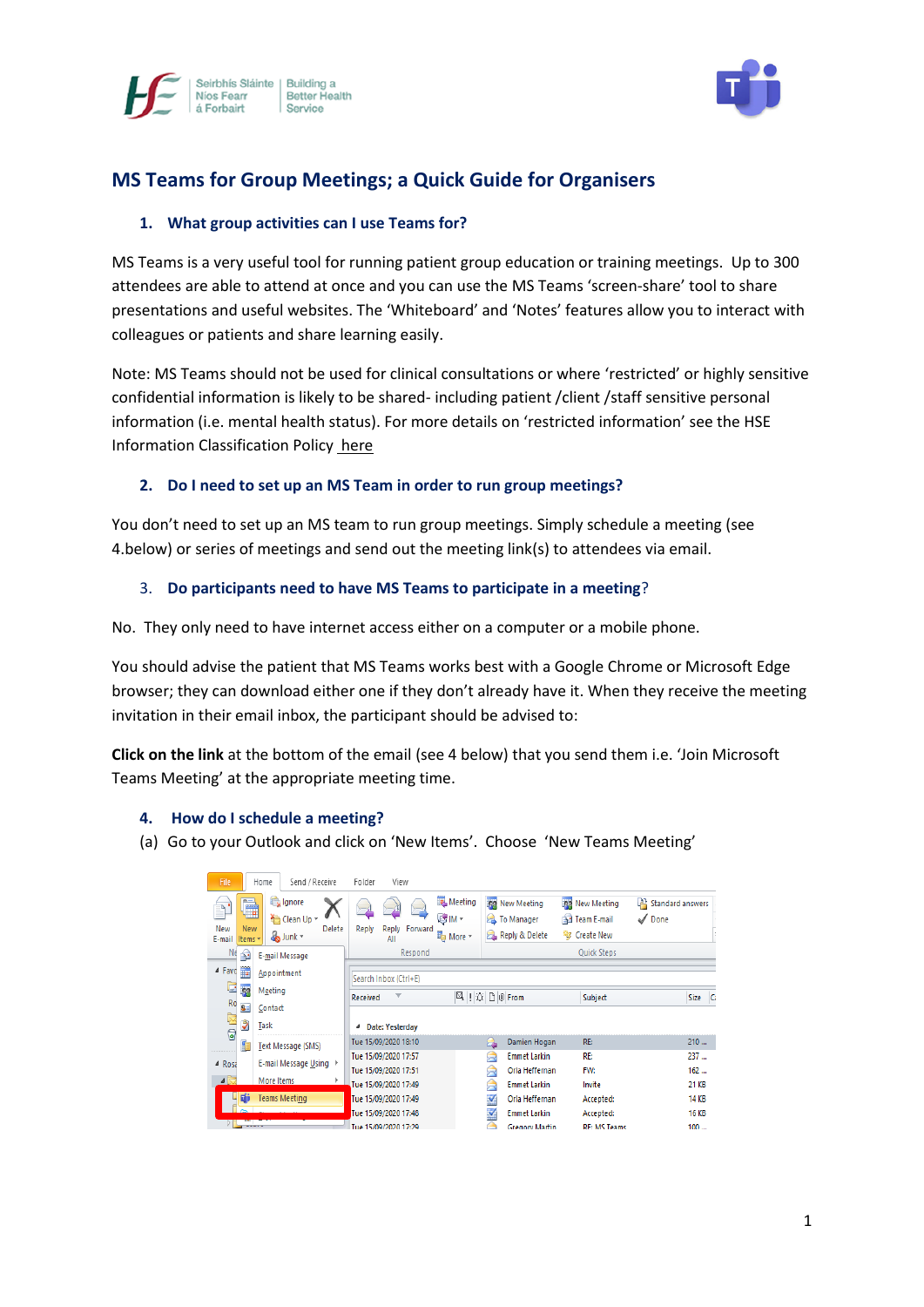





(a) Send the meeting invitation to the required attendees' email addresses.

| File.                       | Meeting                                | Insert         | Format Text                                                          |    | Review                 |                                    |                            |                       |                                        |                |                              |         |              |               |                       |  |
|-----------------------------|----------------------------------------|----------------|----------------------------------------------------------------------|----|------------------------|------------------------------------|----------------------------|-----------------------|----------------------------------------|----------------|------------------------------|---------|--------------|---------------|-----------------------|--|
|                             | <b>Q</b> Calendar<br>Delete Forward -  | PANA           | <b>ILL</b><br><b>Appointment</b> Scheduling<br>Assistant             |    | S.<br>Skype<br>Meeting | 대표<br><b>Join Teams</b><br>Meeting | ئی<br>Cancel<br>Invitation | 88<br>Address<br>Book | 토<br>Check Response<br>Names Options - | œ.<br>Show As: | Busy<br>Reminder: 15 minutes | ×       | - Recurrence | Time<br>Zones | æ<br>Room<br>Finder   |  |
|                             | Actions                                |                | Show                                                                 |    |                        | Skype Meeting Teams Meeting        |                            | Attendees             |                                        |                |                              | Options |              |               | $\Gamma_{\mathbf{K}}$ |  |
| <b>O</b> Invitati<br>Adjace | ---------------                        |                | CANSAS REGISTERS AND A SOUND PROPERTY AND                            |    |                        |                                    |                            |                       |                                        |                |                              |         |              |               |                       |  |
|                             | To                                     | joe.bloggs     |                                                                      |    |                        |                                    |                            |                       |                                        |                |                              |         |              |               |                       |  |
| $-1$                        |                                        |                |                                                                      |    |                        |                                    |                            |                       |                                        |                |                              |         |              |               |                       |  |
| Send                        | Location:                              |                | Microsoft Teams Meeting                                              |    |                        |                                    |                            |                       |                                        |                |                              |         |              |               |                       |  |
|                             | Start time:                            | Wed 16/09/2020 |                                                                      | ۰  | 09:00                  | ۰                                  | All day event              |                       |                                        |                |                              |         |              |               |                       |  |
|                             | End time:                              | Wed 16/09/2020 |                                                                      | ۰. | 09:30                  | $\sim$                             |                            |                       |                                        |                |                              |         |              |               |                       |  |
|                             |                                        |                | Join Microsoft Teams Meeting                                         |    |                        |                                    |                            |                       |                                        |                |                              |         |              |               |                       |  |
|                             | +353 1 592 3510 Ireland, Dublin (Toll) |                |                                                                      |    |                        |                                    |                            |                       |                                        |                |                              |         |              |               |                       |  |
|                             | Conference ID: 469 020 129#            |                |                                                                      |    |                        |                                    |                            |                       |                                        |                |                              |         |              |               |                       |  |
|                             |                                        |                | Local numbers   Reset PIN   Learn more about Teams   Meeting options |    |                        |                                    |                            |                       |                                        |                |                              |         |              |               |                       |  |
|                             |                                        |                |                                                                      |    |                        |                                    |                            |                       |                                        |                |                              |         |              |               |                       |  |

# **5. Should I add patients/service users to an MS team, if speaking to same group regularly?**

No, you should never add patients to your team as this would potentially allow access to your files in the shared MS Teams file space. As above, you **can invite patients** to an MS Teams meeting or series of meetings **without** needing to make them members of the team.

# **6. Do I need to contact the patient/service user in advance of sending a meeting invitation?**

You should always:

- Contact the patient/service user in advance and confirm that he/she consents to sharing their name and email address for purposes of meeting only
- When you are ready to send out your meeting invitation, include the following text in the body of the invitation

*Please note that by accepting this meeting invitation, you are deemed to have consented, as defined under GDPR regulations to email contact, and to sharing your name and email address for purposes of meeting participation only.*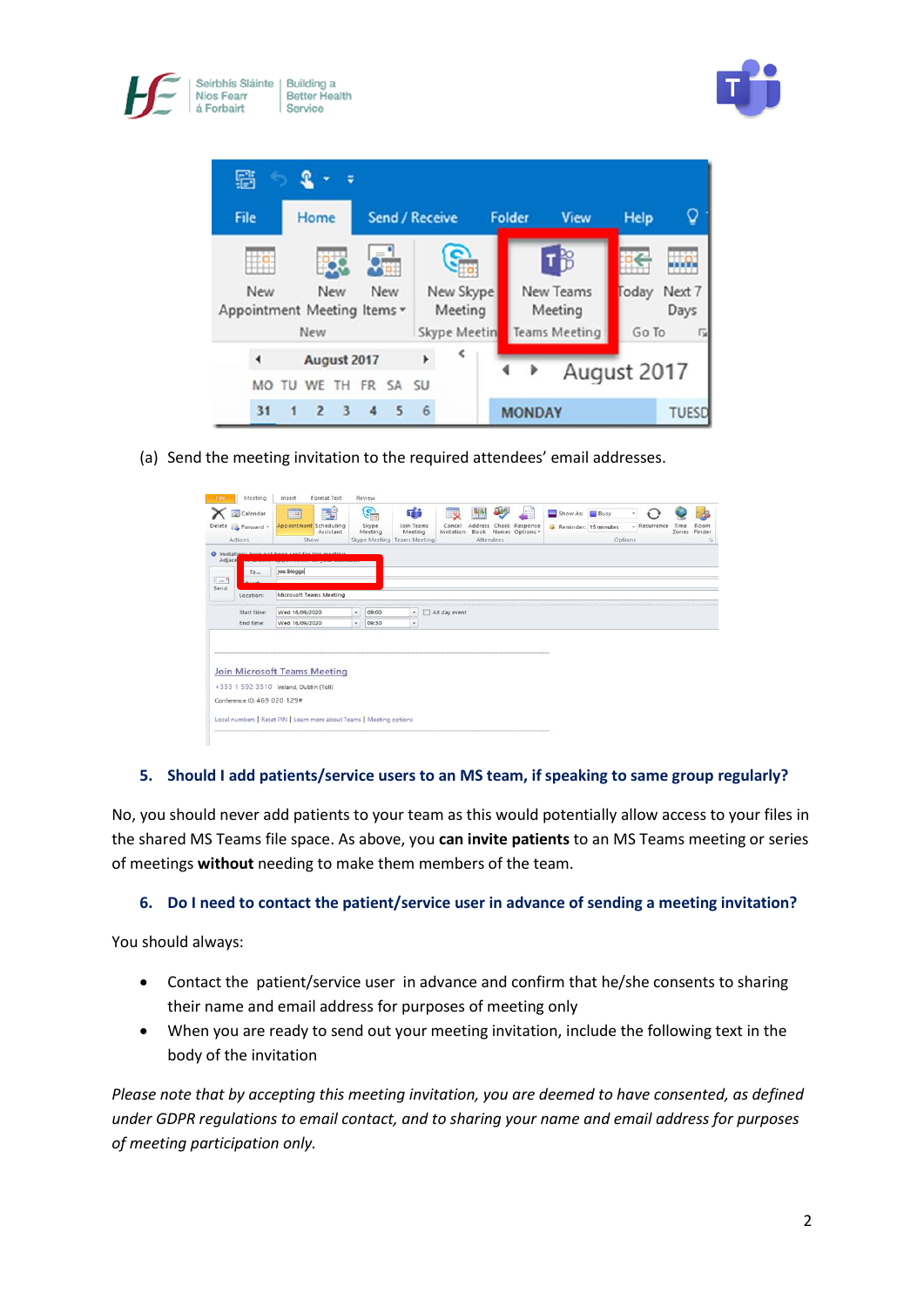



## 7. **What if people can join from a mobile phone only?**

Patients can join by any device e.g. phone, laptop or tablet with a modern browser- again Google Chrome or Microsoft Edge are best. Where practical it is a good idea to run a 'test call' with patients to ensure the connection is working and that they are comfortable with the tool.

# **8. I meet the same group every week. Do I have to type in all the email addresses every time?**

No, once any external participants (non- HSE) have confirmed their consent to share their email address, you can create a 'contact list'.

- Click on: **CTRL+SHIFT+L**
- Click on the **Add Members** dropdown button and choose: From **Outlook Contacts**
- Create a **name** for your group
- You can then copy and paste emails from a file e.g. Excel file of names/emails into the blank space shown.



You can of course also select any HSE colleagues' contact names from the organisational contact list.

The next time that you want to send an invitation to the group, you can simply click on 'To' and 'Contacts' and the list will be there ready for you to send.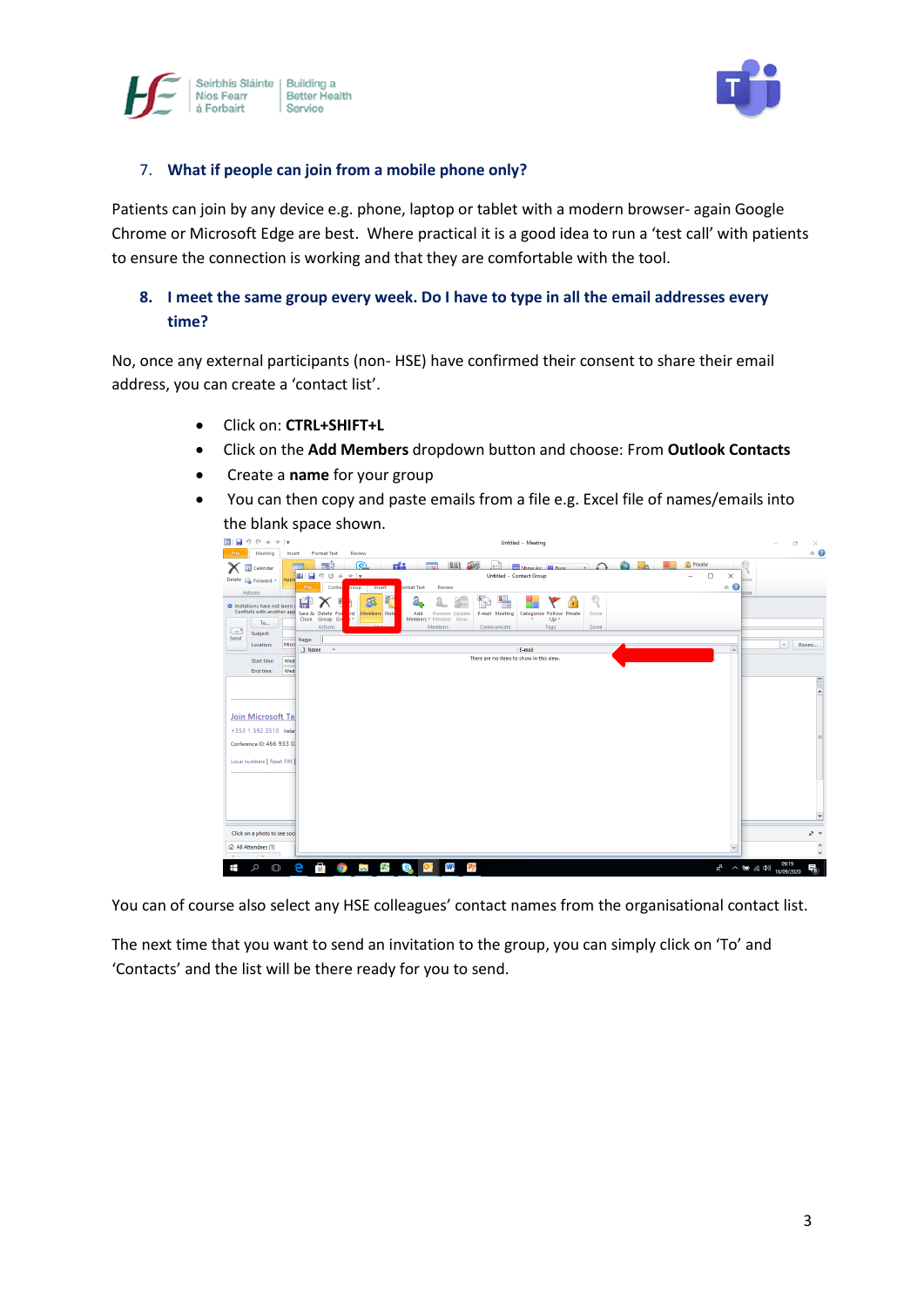



## **9. What tools are useful for group meetings? Where do I find them?**

Before a larger meeting, it is useful to practise using the various tools on your toolbar in a 'trial meeting' with a trusted colleague.

| Timer | Attendees | Chat     |                         | Actions On/off |           | Share               | Hang up |
|-------|-----------|----------|-------------------------|----------------|-----------|---------------------|---------|
| 00:18 | දීරි      | $\equiv$ | $\bullet\bullet\bullet$ | $\nabla$       | $\bigcup$ | $\boldsymbol{\Phi}$ | leave   |

- (a) In '**Attendees'** you can see who is in the meeting, but the organiser (only) can also download an '**Attendee list'.**
- During the meeting, select **Show participants** and choose **Download attendee** list
- The report will download as a .CSV file- can be opened in Excel. The .CSV file contains the name, **join time, and leave time of all meeting attendees.**
- Keep in mind that you'll only be able to download the attendance report while the meeting is in progress and participants are still present.

## (b) **Apply Background Effects.**

With many staff now working remotely, you may be conscious of your surroundings. It is easy to create a professional-looking backdrop for your meeting in MS Teams e.g. create your own background using the HSE logo or another appropriate HSE image.

- Open any Teams meeting invitation link
- On your toolbar, go to '**More Actions'** and '**Apply Background Effects'**.
- '**Add new'** e.g. upload a jpeg file with for example, a HSE logo.
- You can **preview** how the background looks before applying it.